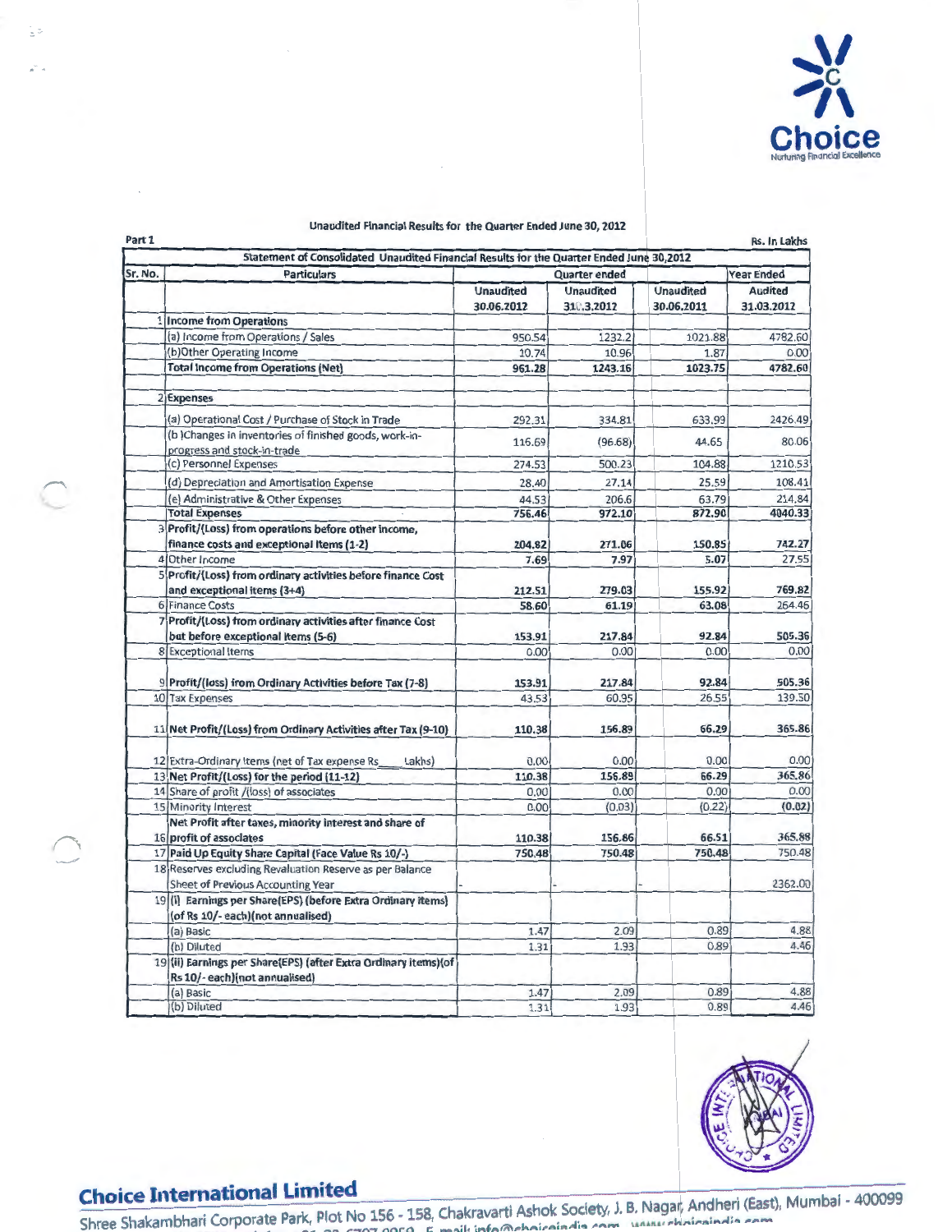

| Sr. No. | <b>Particulars</b>                                                                            |                                | <b>Quarter ended</b>           | <b>Year Ended</b>              |                              |  |
|---------|-----------------------------------------------------------------------------------------------|--------------------------------|--------------------------------|--------------------------------|------------------------------|--|
|         |                                                                                               | <b>Unaudited</b><br>30.06.2012 | <b>Unaudited</b><br>31.03.2012 | <b>Unaudited</b><br>30.06.2011 | <b>Audited</b><br>31.03.2012 |  |
|         | 1 Public Shareholding:                                                                        |                                |                                |                                |                              |  |
|         | Number of Shares                                                                              | 5108273                        | 5108273                        | 5108273                        | 5108273                      |  |
|         | Percentage of Shareholding                                                                    | 68.07%                         | 68.07%                         | 68.07%                         | 68.07%                       |  |
|         | 2 Promoter and Promoter Group Shareholding                                                    |                                |                                |                                |                              |  |
|         | a) Pledged/Encumbered                                                                         |                                |                                |                                |                              |  |
|         | Number of Shares                                                                              | 100000                         | 100000                         | <b>NIL</b>                     | 100000                       |  |
|         | Percentage of Shares (as a % of the total shareholding of<br>promoters and<br>promoter group) | 4.17%                          | 4.17%                          | <b>NA</b>                      | 4.17%                        |  |
|         | Percentage of Shares (as a % of the total share capital of<br>the company)                    | 1.33%                          | 1.33%                          | <b>NA</b>                      | 1.33%                        |  |
|         | b)Non-Encumbered                                                                              |                                |                                |                                |                              |  |
|         | Number of Shares                                                                              | 2296527                        | 2296527                        | 2396527                        | 2296527                      |  |
|         | Percentage of Shares (as a % of the total shareholding of<br>promoters and promoter group)    | 95,83%                         | 95.83%                         | 100%                           | 95.83%                       |  |
|         | Percentage of Shares (as a % of the total share capital of<br>the company)                    | 30.60%                         | 30.60%                         | 31.93%                         | 30.60%                       |  |

| B | <b>Particulars of Investor Complaints</b>      | Quarter ended<br>June 30, 2012 |  |
|---|------------------------------------------------|--------------------------------|--|
|   | Pending at the beginning of the quarter        | <b>NIL</b>                     |  |
|   | Received during the quarter                    | NIL                            |  |
|   | Disposed of during the quarter                 | <b>NIL</b>                     |  |
|   | Remaining unresolved at the end of the quarter | <b>NIL</b>                     |  |



# **Choice International Limited**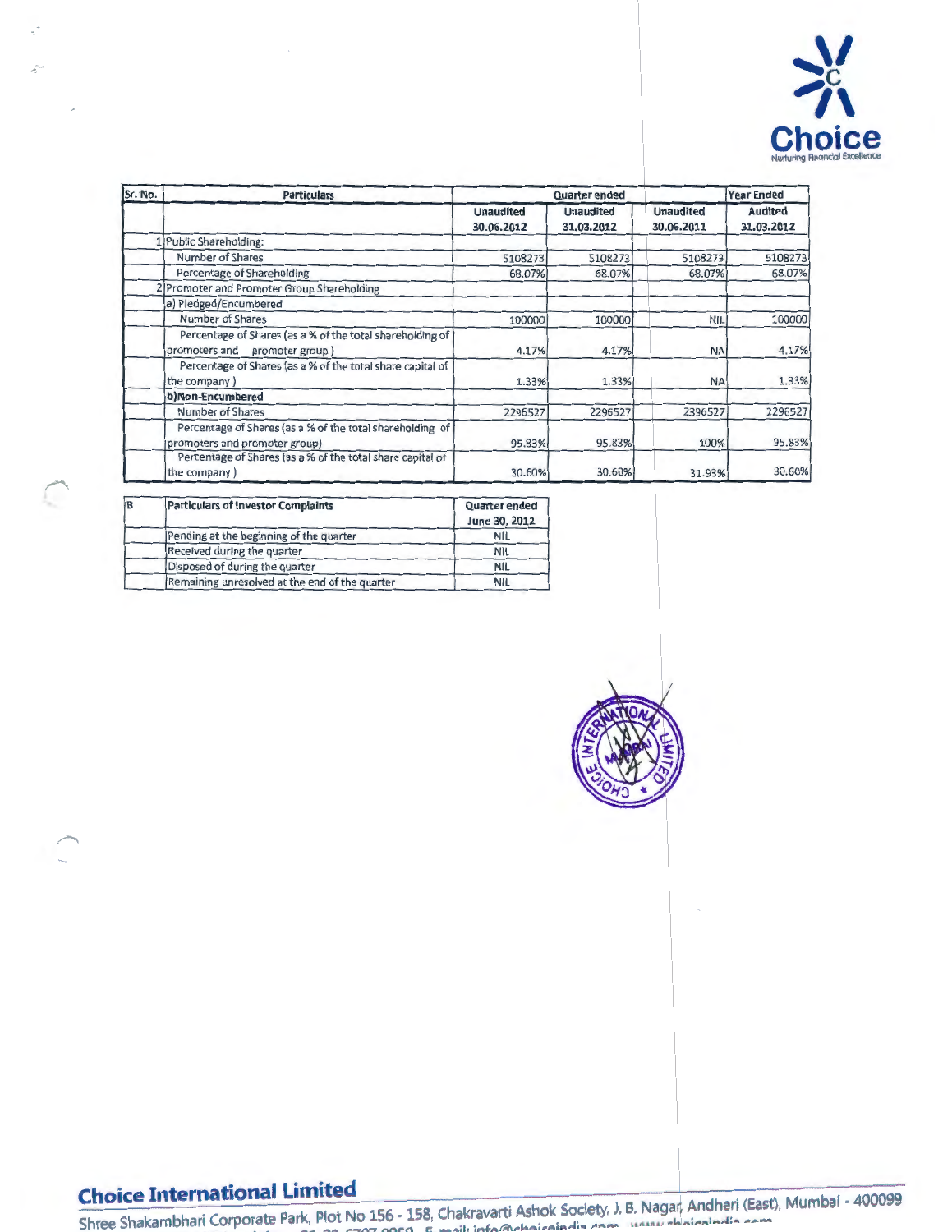

### Unaudited Consolidated Segment wise Revenue, Results and Capital Employed for the Quarter Ended June 30, 2012

| Sr. No | <b>Particulars</b><br><b>Quarter Ended</b>                                 |                                |                                |                                | <b>Year Ended</b>            |  |
|--------|----------------------------------------------------------------------------|--------------------------------|--------------------------------|--------------------------------|------------------------------|--|
|        |                                                                            | <b>Unaudited</b><br>30.06.2012 | <b>Unaudited</b><br>31.03.2012 | <b>Unaudited</b><br>30.06.2011 | <b>Audited</b><br>31.03.2012 |  |
|        | 1 Segment Revenue                                                          |                                |                                |                                |                              |  |
|        | a. NBFC Operations                                                         | 293.59                         | 375.52                         | 329.34                         | 2226.92                      |  |
| b.     | <b>Broking Services</b>                                                    | 296.84                         | 298.99                         | 30.90                          | 439.95                       |  |
| C.     | <b>Investment Banking Services</b>                                         | 199.44                         | 133.59                         | 647.57                         | 1620.86                      |  |
| d.     | <b>Outsourcing Services</b>                                                | 207.41                         | 451.27                         | 16.19                          | 527.10                       |  |
| e.     | Unallocated                                                                | 0.00                           | 0.00                           | 0.00                           | 0.00                         |  |
|        | Total                                                                      | 997.28                         | 1259.37                        | 1024.00                        | 4814.82                      |  |
|        | Less : Inter Segment Revenue                                               | 36.00                          | 16.21                          | 0.25                           | 32.22                        |  |
|        | <b>Net Income from Operations</b>                                          | 961.28                         | 1243.16                        | 1023.75                        | 4782.60                      |  |
|        | Segment Results Profit/(Loss) before tax and interest from<br>each segment |                                |                                |                                |                              |  |
| a.     | NBFC Operations                                                            | 154.65                         | 178.41                         | 19.18                          | 475.02                       |  |
| b.     | <b>Broking Services</b>                                                    | 58.71                          | 99.70                          | 9.72                           | 167.51                       |  |
| C.     | <b>Investment Banking Services</b>                                         | 47.29                          | 24.56                          | 193.77                         | 342.55                       |  |
|        | d. Outsourcing Services                                                    | 15.36                          | 37.02                          | 3.67                           | 60.33                        |  |
|        | e. Unallocated                                                             | (0.02)                         | 1.33                           | (2.54)                         | (1.11)                       |  |
|        | Total                                                                      | 275.99                         | 341.02                         | 223.80                         | 1044.30                      |  |
|        | Less : Finance Cost                                                        | 58.60                          | 61.19                          | 63.08                          | 262.03                       |  |
|        | Other Unallocable Expenditure Net Off                                      | 64.73                          | 62.58                          | 72.95                          | 278.57                       |  |
|        | Unallocable Income                                                         | 1.25                           | 0.59                           | 5.07                           | 1.66                         |  |
|        | <b>Total Profit/(Loss) before Tax</b>                                      | 153.91                         | 217.84                         | 92.84                          | 505.36                       |  |

Notes: \

:

l

1. The aforesaid consolidated financial results were reviewed by the Audit Committee of the Board and subsequently approved by the Board of Directors of the Company at its meeting held on August 14, 2012. The financial results for the quarter and year ended March 31,2012 have been reviewed by the Statutory Auditors of the Company.

2. The above consolidated results includes the results of: Choice International Limited and its subsidiaries namely: Choice Capital Advisors Private Limited, Choice Insurance Brokers Private Limited, Choice Equity Broking Private Limited, Choice Wealth Management Private Limited, Choice Merchandise Broking Private Limited and Choice Business Services Private Limited, and have been extracted from consolidated financial statements prepared in accordance with the principles as set out in the Accounting Standard -21.

3. Choice International and its subsidiaries operations predominantly relates to four business segments i.e. NBFC operations, broking services,

investment banking, outsourcing services. Business segments have been identified as seperable primary segment in acaordance with Accounting Standard 17 " Segment Reporting" as prescribed under Companies (Accounting Standards)Rules,2006, taking into account the organisational and

internal reporting structure as well as evaluation of risks and returns of these segments. The balance is shown as unallocated items.

4. Fixed Assets used in Company's Business or Liabilities have not been identified to any reportable segment, as the fixed assets are used interchangeably between segments. It is not possible to furnish segment disclosure relating to total assets and liabilities.

| 5. Unaudited financial results of Choice International Limited (Standalone) are as follows: |                      | (Rs in Lakhs) |            |            |
|---------------------------------------------------------------------------------------------|----------------------|---------------|------------|------------|
| <b>Particulars</b>                                                                          | <b>Quarter Ended</b> |               |            |            |
|                                                                                             | 30.06.2012           | 31.03.2012    | 30.06.2011 | 31.03.2012 |
| Revenue                                                                                     | 293.59               | 375.52        | 475.76     | 2100.22    |
| <b>Profit Before Tax</b>                                                                    | 34.51                | 58.22         | 30.14      | 137.27     |
| <b>Profit After Tax</b>                                                                     | 27.61                | 35.63         | 23.64      | 98.65      |

6. The company has opted to publish the consolidated financial results, pursuant to option made available as per clause 41 of the Listing Agreement. The standalone financial results of the Parent Company for the quarter ended June 30,2012 are avaijable on the Company's website viz. www.choiceindia.com

7. The effect of deferred tax liability shall be considered at the end of the accounting year.

8. Figures of the previous year/period have been regrouped /reclassified wherever deemed nece

Place: Mumbai Date: August 14,2012



arv.



# **Choice International Limited**

Shree Shakambhari Corporate Park, Plot No 156 • 158, Chakravarti Ashok Society, J. B. Naga Tol •01-??.;.?n7 0000 Tai"-F"'v .t.01-.,.,\_t:;'7n'7 ooco c \_ .. a. ;\_,,.f,l;\,.t...,.: .. A:-~: ...... - ....... '" Andheri (East), Mumbai - 400099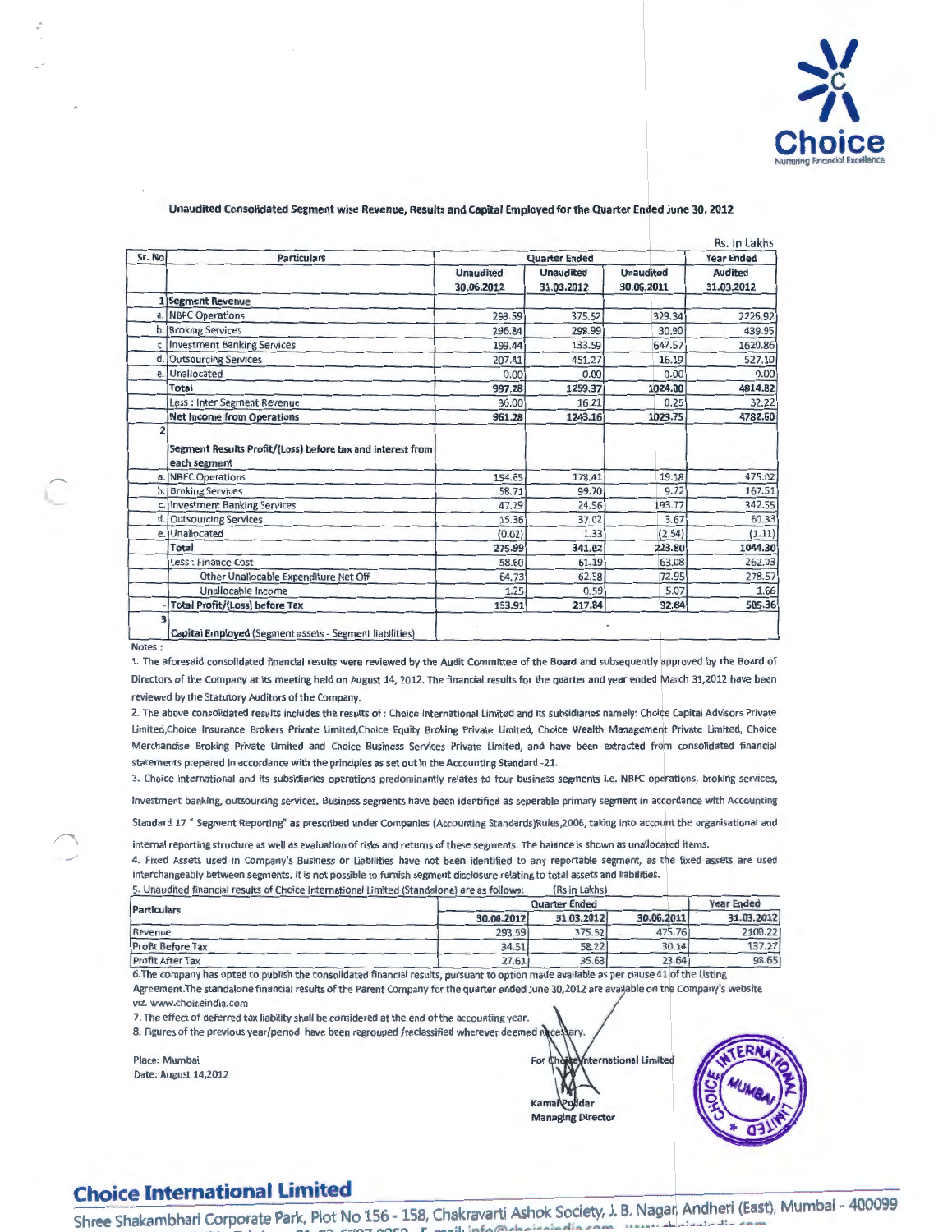

A A

 $\frac{1}{2}$ 

**CA GUPTA SHYAM & Co** CA. Shyamsunder Gupta ... ~V·=:~·i , Chartered Accountants { B Corn(Hon.), FCA, DISA (ICAI} 11, Sukhsagar, Akurli X Rd no1,Kandivali (E), Mumbai-101. E-mail: <u>kapildhara@mtnl.net.in</u> Phone/Telefax: 2887 0869. 1 Ref: SSG/ REPO/ Q1 /2012-13

Date: 14-08-2012

## LIMITED REVIEW REPORT

To, The Board of· Directors Choice International Limited Shree Shakambhari Corporate Park Plot No 156,157 & 158, Chakravarti Ashok Society J. B. Nagar, Off Sahar Road, Andheri (East), Mumbai - 400099

### Dear Sir,

We have reviewed the accompanying statement of unaudited consolidated financial results of Choice International Limited for the period ended June 30, 2012 except for the disclosures regarding 'Public Sharehofding' and 'Promoter and Promoter Group Shareholding' which have been traced from disclosures made by the management and have not been audited by us.. This statement is the responsibility of the Company's Management and has been approved by Board of Directors / Committee of Board of Directors. Our responsibility is to issue a report on these financial statements based on our review.

: We conducted our review in accordance with the Standard in Review Management (SRE) 2400 engagements to Review Financial Statements issued by Institute of Chartered Accountants of India. This standard requires that we plan & perform the review to obtain moderate assurance as to whether the financial statements are free of material misstatement.

> A Review is limited primarily to inquiries of company personnel and analytical procedures applied to financial data and thus provide less assurance than an audit. We have not performed audit and accordingly, we do not express an audit opinion.

> Based on our review conducted as above, nothing has come to our notice that causes us to believe that the accompanying statement of unaudited consolidated financial results prepared in accordance with accounting standards and other recognized accounting practices and policies has not disclosed the information required to be disclosed in terms of Clause 41 of the Listing Agreement including the manner in which it is to be disclosed, or that it contains any material misstatement.

For Gupta Shyam & Co. Chartered Accountants material misstatement.<br>For Gupta Shyam & Co.<br>Chartered Accountants<br>FRN:103450W<br>Compare of Compare of Somean

Q~ *')-*

CA Shyamsunder Gupta Proprietor

**NO QE**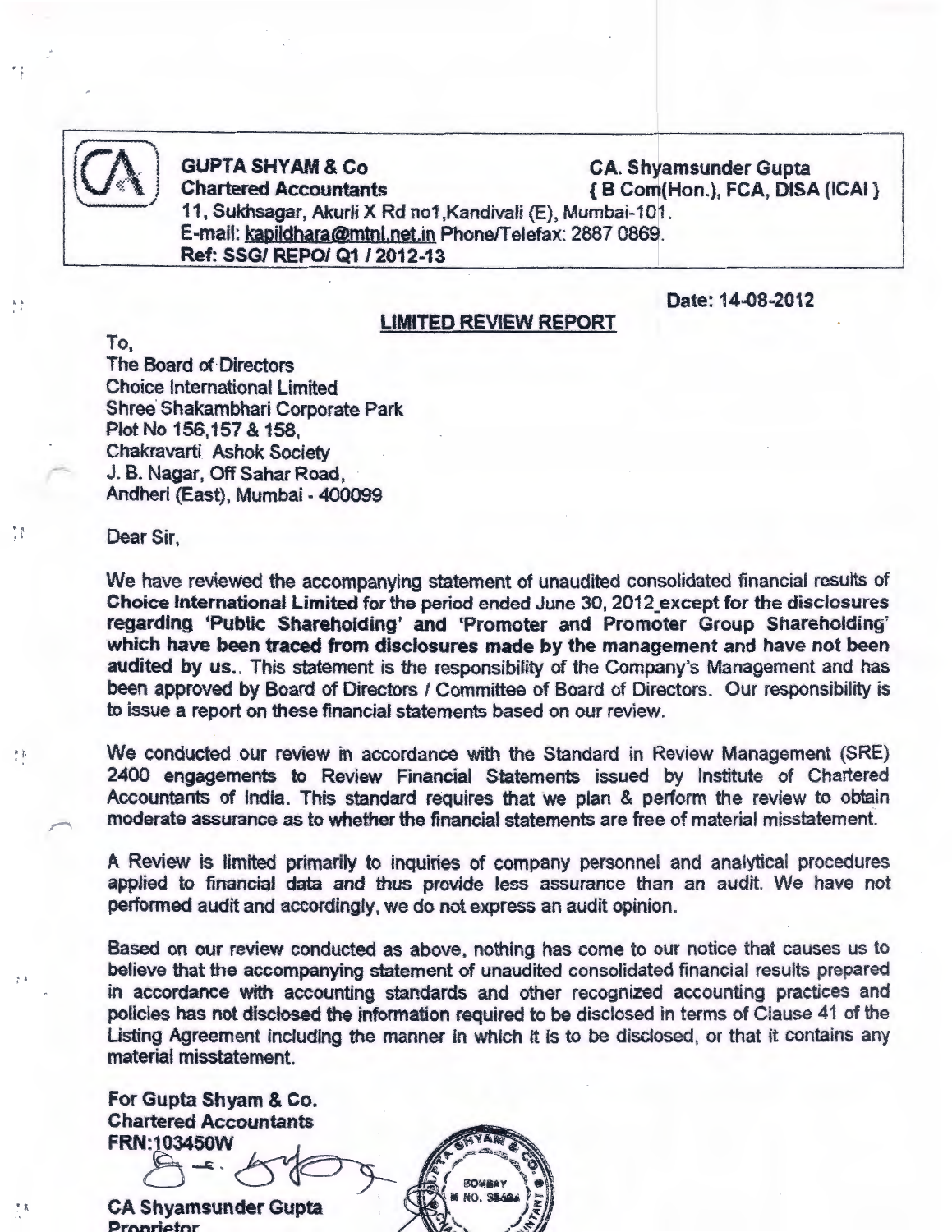

 $\overline{\phantom{0}}$ 

 $\begin{pmatrix} 1 \\ 1 \end{pmatrix}$ 

| Part 1  |                                                                                                      |                                |                                |                                | Rs. In Lakhs                 |  |
|---------|------------------------------------------------------------------------------------------------------|--------------------------------|--------------------------------|--------------------------------|------------------------------|--|
|         | Statement of Standalone Unaudited Financial Results for the Quarter Ended June 30,2012               |                                |                                |                                |                              |  |
| Sr. No. | <b>Particulars</b>                                                                                   | <b>Quarter ended</b>           |                                |                                | <b>Year Ended</b>            |  |
|         |                                                                                                      | <b>Unaudited</b><br>30.06.2012 | <b>Unaudited</b><br>31.03.2012 | <b>Unaudited</b><br>30.06.2011 | <b>Audited</b><br>31.03.2012 |  |
|         | 1 Income from Operations                                                                             |                                |                                |                                |                              |  |
|         | (a) Income from Operations                                                                           | 293.59                         | 375.52                         | 475.76                         | 2400.22                      |  |
|         | (b)Other Operating Income                                                                            | 0.00                           | 0.00                           | 0.00                           | 0.00                         |  |
|         | <b>Total Income from Operations (Net)</b>                                                            | 293.59                         | 375.52                         | 475.76                         | 2400.22                      |  |
|         | 2 Expenses                                                                                           |                                |                                |                                |                              |  |
|         | (a) Operational Cost / Purchase of Stock in Trade                                                    | 22.25                          | 293.79                         | 265.75                         | 1655.48                      |  |
|         | (b) Changes in inventories of finished goods, work-in-progress<br>and stock-in-trade                 | 116.69                         | (96.68)                        | 44.65                          | 80.06                        |  |
|         | (c) Personnel Expenses                                                                               | 15.15                          | 19.16                          | 14.60                          | 65.68                        |  |
|         | (d) Depreciation and Amortisation Expense                                                            | 22.14                          | 20.38                          | 24.28                          | 97.63                        |  |
|         | (e) Administrative & Other Expenses                                                                  | 27.44                          | 23.04                          | 34.08                          | 112.50                       |  |
|         | <b>Total Expenses</b>                                                                                | 203.67                         | 259.69                         | 383.36                         | 2011.35                      |  |
|         | 3 Profit/(Loss) from operations before other income, finance<br>costs and exceptional Items (1-2)    | 89.92                          | 115.83                         | 92.40                          | 388.87                       |  |
|         | 4 Other Income                                                                                       | 0.39                           | 0.59                           | 0.29                           | 1.66                         |  |
|         | 5 Profit/(Loss) from ordinary activities before finance Cost and<br>exceptional items (3+4)          | 90.31                          | 116.42                         | 92.69                          | 390.53                       |  |
|         | 6 Finance Costs                                                                                      | 55.80                          | 58.20                          | 62.55                          | 253.26                       |  |
|         | 7 Profit/(Loss) from ordinary activities after finance Cost but<br>before exceptional Items (5-6)    | 34.51                          | 58.22                          | 30.14                          | 137.27                       |  |
|         | 8 Exceptional Items                                                                                  | 0.00                           | 0.00                           | 0.00                           | 0.00                         |  |
|         | 9 Profit/(loss) from Ordinary Activities before Tax (7-8)                                            | 34.51                          | 58.22                          | 30.14                          | 137.27                       |  |
|         | 10 Tax Expenses                                                                                      | 6.90                           | 22.59                          | 6.50                           | 38.62                        |  |
|         | 11 Net Profit/(Loss) from Ordinary Activities after Tax (9-10)                                       | 27.61                          | 35.63                          | 23.64                          | 98.65                        |  |
|         | 12 Extra-Ordinary Items                                                                              | 0.00                           | 0.00                           | 0.00                           | 0.00                         |  |
|         | 13 Net Profit/(Loss) for the period (11-12)                                                          | 27.61                          | 35.63                          | 23.64                          | 98.65                        |  |
|         | 14 Paid Up Equity Share Capital (Face Value Rs 10/-)                                                 | 750.48                         | 750.48                         | 750.48                         | 750.48                       |  |
|         | 15 Reserves excluding Revaluation Reserve as per Balance Sheet of<br><b>Previous Accounting Year</b> |                                |                                |                                | 2124.58                      |  |
|         | (i) Earnings per Share(EPS) (before Extra Ordinary items) (of<br>16 Rs 10/- each)(not annualised)    |                                |                                |                                |                              |  |
|         | (a) Basic                                                                                            | 0.37                           | 0.47                           | 0.31                           | 1.31                         |  |
|         | (b) Diluted                                                                                          | 0.33                           | 0.44                           | 0.31                           | 1.20                         |  |
|         | (ii) Earnings per Share(EPS) (after Extra Ordinary items) (of Rs<br>16 10/- each)(not annualised)    |                                |                                |                                |                              |  |
|         | (a) Basic                                                                                            | 0.37                           | 0.47                           | 0.31                           | 1.31                         |  |
|         | (b) Diluted                                                                                          | 0.33                           | 0.44                           | 0.31                           | 1.20                         |  |



**Choice International Limited Limited** . A hock Society J. B. Nagar, Andheri (East), Mumbai - 400099 Shree Shakambhari Corporate Park, Plot No 156 - 158, Chakravaru Asnok Society, J. B. Hugury Photosindia com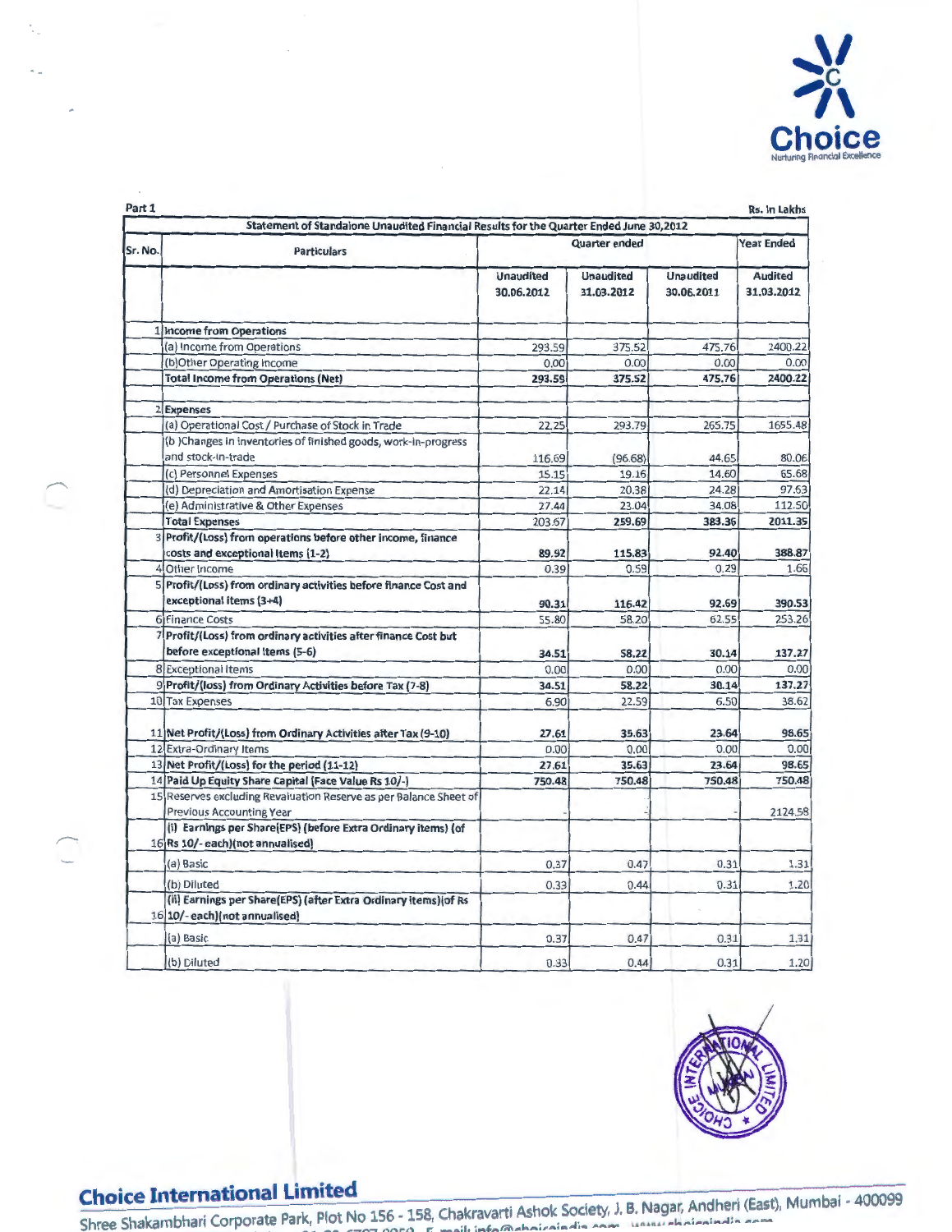

**Part II** 

| Select Information for the Quarter Ended June 30, 2012 |                                                                |                                |                                |                                |                              |  |
|--------------------------------------------------------|----------------------------------------------------------------|--------------------------------|--------------------------------|--------------------------------|------------------------------|--|
| Sr. No.                                                | <b>Particulars</b>                                             | Year Ended<br>Quarter ended    |                                |                                |                              |  |
|                                                        |                                                                | <b>Unaudited</b><br>30.06.2012 | <b>Unaudited</b><br>31.03.2012 | <b>Unaudited</b><br>30.06.2011 | <b>Audited</b><br>31-03-2012 |  |
|                                                        | 1 Public Shareholding:                                         |                                |                                |                                |                              |  |
|                                                        | Number of Shares                                               | 5108273                        | 5108273                        | 5108273                        | 5108273                      |  |
|                                                        | Percentage of Shareholding                                     | 68.07%                         | 68.07%                         | 68.07%                         | 68.07%                       |  |
|                                                        | 2 Promoter and Promoter Group Shareholding                     |                                |                                |                                |                              |  |
|                                                        | a) Piedged/Encumbered                                          |                                |                                |                                |                              |  |
|                                                        | Number of Shares                                               | 100000                         | 100000                         | NIL                            | 100000                       |  |
|                                                        | Percentage of Shares (as a % of the total shareholding of      |                                |                                |                                |                              |  |
|                                                        | promoters and<br>promoter group)                               | 4.17%                          | 4.17%                          | <b>NA</b>                      | 4.17%                        |  |
|                                                        | Percentage of Shares (as a % of the total share capital of the |                                |                                |                                |                              |  |
|                                                        | company)                                                       | 1.33%                          | 1.33%                          | <b>NA</b>                      | 1.33%                        |  |
|                                                        | b)Non-Encumbered                                               |                                |                                |                                |                              |  |
|                                                        | Number of Shares                                               | 2296527                        | 2296527                        | 2396527                        | 2296527                      |  |
|                                                        | Percentage of Shares (as a % of the total shareholding of      |                                |                                |                                |                              |  |
|                                                        | promoters and promoter group)                                  | 95.83%                         | 95.83%                         | 100%                           | 95.83%                       |  |
|                                                        | Percentage of Shares (as a % of the total share capital of the |                                |                                |                                |                              |  |
|                                                        | company)                                                       | 30.60%                         | 30.60%                         | 31.93%                         | 30.60%                       |  |

| łв | Particulars of Investor Complaints<br>Quarter ended |               |
|----|-----------------------------------------------------|---------------|
|    |                                                     | June 30, 2012 |
|    | Pending at the beginning of the quarter             | <b>NIL</b>    |
|    | Received cluring the quarter                        | NIL           |
|    | Disposed of during the quarter                      | <b>NIL</b>    |
|    | Remaining unresolved at the end of the quarter      | NIL           |



## **Choice International Limited**

**Shree Shakambhari Corporate Park, Plot No 156 • 158, Chakravarti Ashok Society, J. B. Nagar, Andheri (East), Mumbai • 400099** T~:>l **.a1. ??-f:.7n7 aaaa Tal"'f"'v** -~.01- **,,\_t:.7n"T oor:;o c\_ ....... a. ; ...** ~ **... t,:;\,.&.. ... ;,.,..;,....1: ..** ,.,..\_ ....... **....... : .. -:M..I:A** *A--*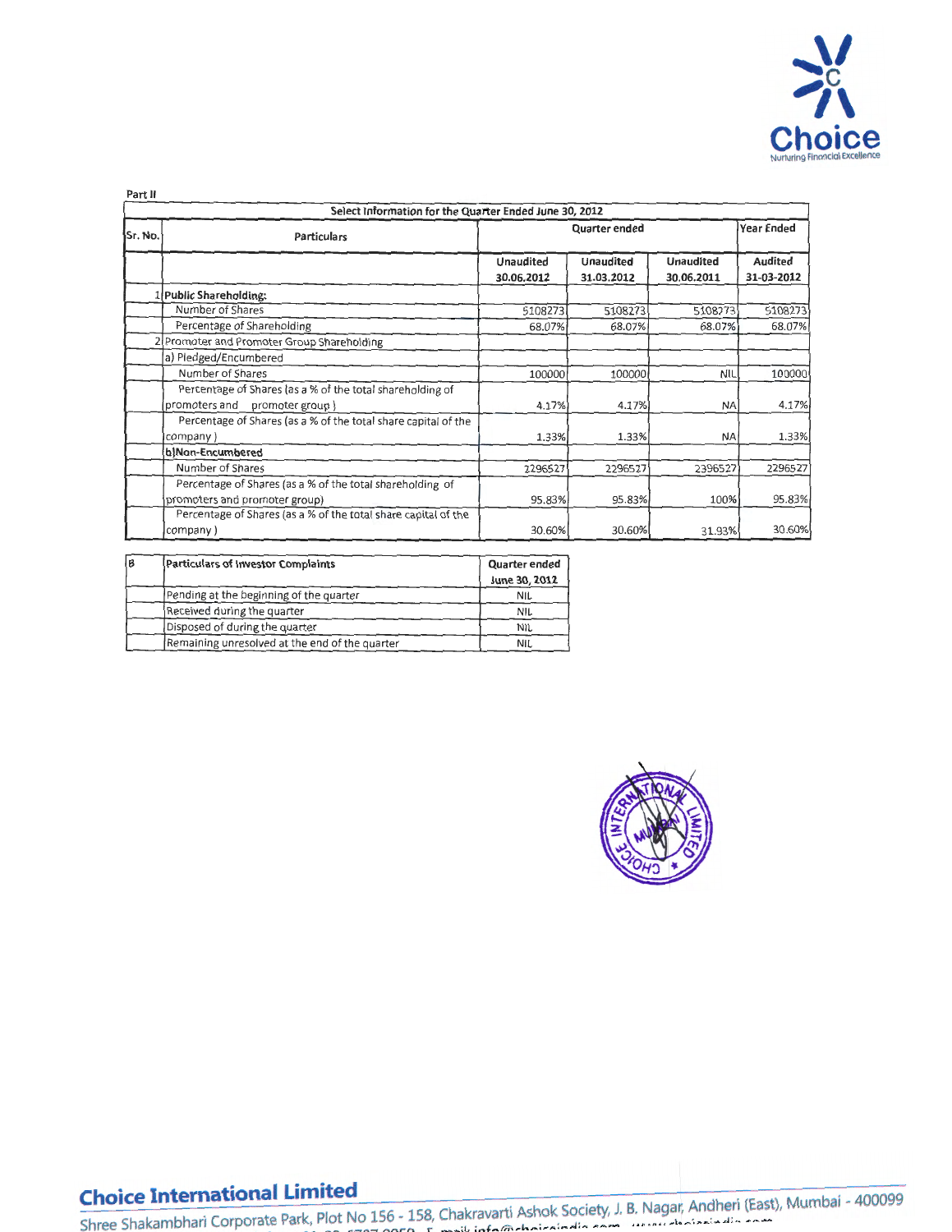

|        | Rs. In Lakhs                                                 |            |                      |            |                |  |
|--------|--------------------------------------------------------------|------------|----------------------|------------|----------------|--|
| Sr. No | <b>Particulars</b>                                           |            | <b>Quarter Ended</b> |            |                |  |
|        |                                                              | Unaudited  | Unaudited            | Unaudited  | <b>Audited</b> |  |
|        |                                                              | 30.06.2012 | 31.03.2012           | 30.06.2011 | 31.03.2012     |  |
|        | <b>Segment Revenue</b>                                       |            |                      |            |                |  |
|        | a. NBFC Operations                                           | 293.59     | 375.52               | 329.34     | 2226.92        |  |
|        | b. Investment Banking Services                               | 0.00       | 0.00                 | 146.42     | 173.30         |  |
|        | Total                                                        | 293.59     | 375.52               | 475.76     | 2400.22        |  |
|        | Less : Inter Segment Revenue                                 |            | 0.00                 | 0.00       | 0.00           |  |
|        | <b>Net Income from Operations</b>                            | 293.59     | 375.52               | 475.76     | 2400.22        |  |
|        | Segment Results Profit/(Loss) before tax and                 |            |                      |            |                |  |
|        | interest from each segment                                   |            |                      |            |                |  |
|        | a. NBFC Operations                                           | 154.65     | 178.41               | 18.93      | 491.38         |  |
| b.     | Investment Banking Services                                  | 0.00       | 0.00                 | 146.42     | 173.31         |  |
|        | Total                                                        | 154.65     | 178.41               | 165.35     | 664.69         |  |
|        | Less: Finance Cost                                           | 55.80      | 58.20                | 62.55      | 253.26         |  |
|        | Other Unailocable Expenditure Net Off                        | 64.73      | 62.58                | 72.95      | 275.81         |  |
|        | Unallocable Income                                           | 0.39       | 0.59                 | 0.29       | 1.66           |  |
|        | <b>Total Profit/(Loss) before Tax</b>                        | 34.51      | 58.22                | 30.14      | 137.28         |  |
|        | 3 Capital Employed (Segment assets - Segment<br>liabilities) |            |                      |            |                |  |

### **Unaudited Standalone Segment wise Revenue, Results and Capital Employed for the Quarter Ended June 30, 2012**

**Notes:** 

1. The aforesaid standalone financial results were reviewed by the Audit Committee of the Board and subsequently approved by the Board of Directors of the Company at its meeting held on August 14,2012. The financial results for the quarter ended June 30,2012 have been reviewed by the Statutory Auditors of the Company.

2.Fixed Assets used in Company's Business or Liabilities have not been identified to any reportable segment, as the fixed assets are used interchangeably between segments.lt is not possible to furnish segment disclosure relating to total assets and liabilities of the Company. 3. The effect of deferred tax liability shall be considered at the end of the accounting year.

4.The figures for the previous year/period have been regrouped and rearranged wherever deemed necessary

6.The results will be available on the Company's website "www.choiceindia.com"

Place: Mumbai **For**  Date: August 14,2012

xternational Limited Kamal Poddar

**Managing Director**